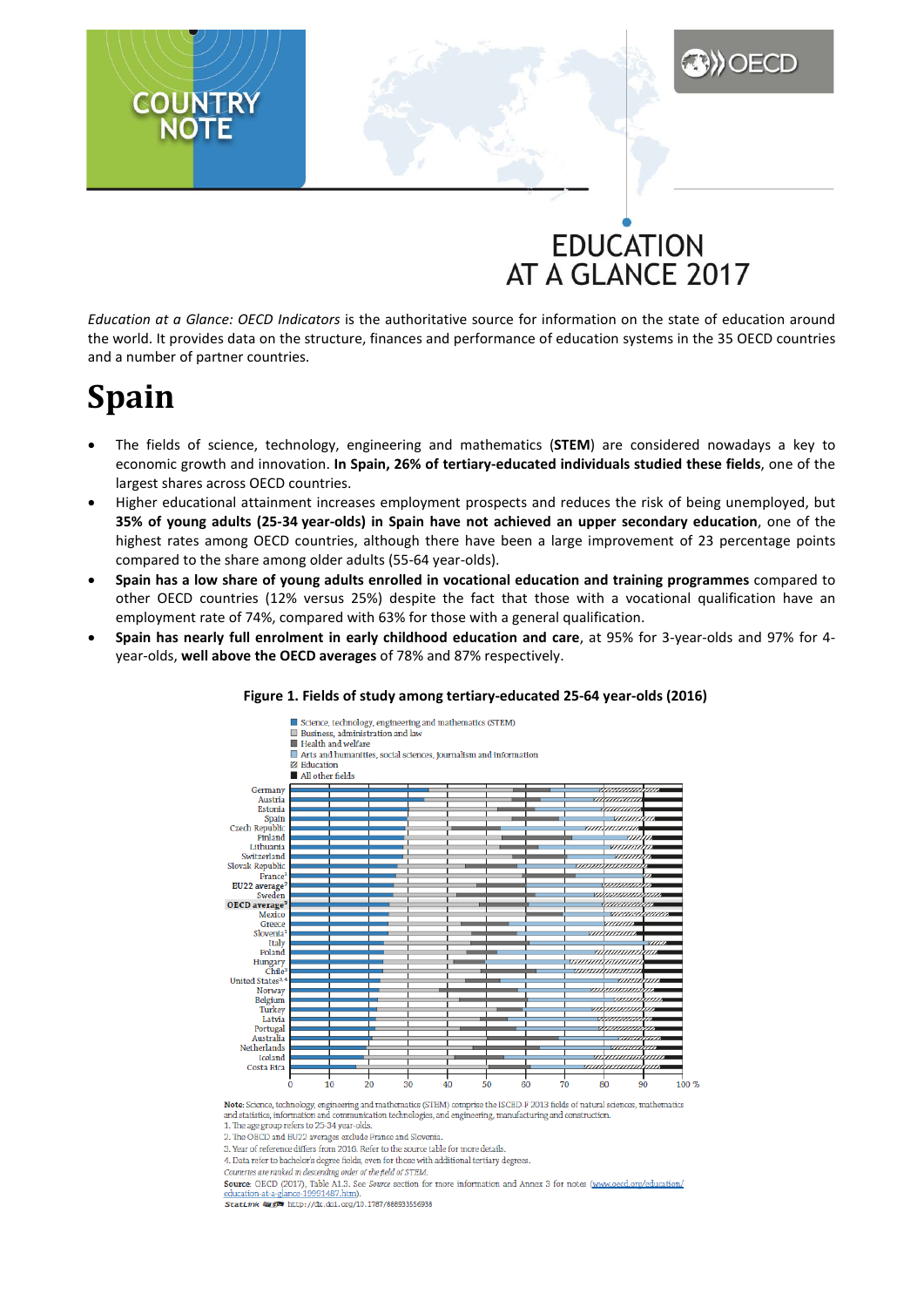## **A science-related tertiary education pays off in the labour market, but fields of study are largely gender biased in Spain and across OECD countries**

- In 2015, 26% of Spain's tertiary-level graduates completed qualifications in the fields of science, technology, engineering and mathematics (STEM). This is higher than the average share across OECD countries (23%) and the difference is even greater among graduates from doctoral programmes: 50%, compared with 43% for OECD countries.
- On average across OECD countries, 26% of new entrants to tertiary education chose one of the STEM fields of study in 2015, with the largest share selecting engineering, manufacturing and construction (15%). The percentages in Spain were close to the OECD average, at 27% and 16% respectively.
- The choice of field of study is strongly gender biased in Spain as it is the case across the OECD. In 2015, 24% of new entrants to engineering, manufacturing and construction tertiary programmes were women in Spain, the same as the average across OECD countries. The share of women in information and communication technologies (ICT) was only 12%, below the OECD average of 19%. However, as in most OECD countries, women are largely over-represented in the fields of education (Spain, 79%; OECD average, 78%) and health and welfare (Spain, 72%; OECD average, 76%). Public authorities in Spain aim to reduce the gender bias by offering students information and guidance to ensure the equality of opportunities between women and men when choosing a field of study.
- The STEM fields have been seen as especially important for fostering innovation and economic growth, and they were among the most popular fields of study among Spanish tertiary-educated adults, accounting for 30% of 25- 64 year-olds in 2016 (Figure 1), followed by business, administration and law (27%). This is slightly higher than the OECD averages of 25% and 23% respectively.
- Employment prospects in Spain for 25-64 year-olds with a STEM tertiary education are better than for tertiaryeducated adults overall, who have an 80% employment rate compared with 84% on average for OECD countries. In 2016, the average employment rate was 84% for ICT graduates (OECD average, 88%) and 82% for engineering, manufacturing and construction graduates (OECD average, 87%). Similarly, the employment rate for health and welfare graduates was 86%, almost the same as the average across OECD countries (87%). Employment prospects for graduates in business, administration and law are the same as the overall average employment prospects in both Spain and the OECD (80% and 85%), but employment rates are slightly lower for graduates in education (Spain, 77%; OECD average, 83%) and in arts and humanities, social sciences, journalism and information (Spain, 77%; OECD average 81%) .

## **High levels of education and skills are key to better socio-economic outcomes**

- In Spain, 35% of 25-34 year-olds have not attained an upper secondary qualification, more than twice the OECD average of 16%, 24% hold an upper secondary or post-secondary non-tertiary qualification (OECD average, 42%), and 41% a tertiary qualification (OECD average, 43%). In Spain, these numbers have not changed substantially from the 2005 figures; nevertheless there is a clear improvement of 23 percentage points between the older (55- 64 year-olds) and younger adults (25-34 year-olds) without an upper secondary qualification.
- Higher educational attainment increases employment prospects. In Spain, the employment rate for tertiaryeducated young adults is 76%, compared with 68% for those with an upper secondary or post-secondary nontertiary education qualification, and only 60% for those who have not completed upper secondary education. On average across OECD countries the equivalent employment rates are 83%, 76% and 59%, respectively.
- People with the lowest educational qualifications are also at greater risk of being unemployed. In Spain, the unemployment rates for young adults who have not completed upper secondary education is about 30%, compared with 21% for those with upper secondary education and 16% for tertiary-educated individuals. On average across OECD countries, 17% of younger adults who have not completed upper secondary education are unemployed. This is almost twice the rate for individuals with higher educational qualifications, which averages 9% for those with an upper-secondary or post-secondary non-tertiary education and 7% among the tertiaryeducated.
- Higher levels of education pay off in higher earnings too. In Spain, 25-64 year-olds with a tertiary degree have an earnings advantage of 53% over those with upper secondary education, while those with below upper secondary education level have an earnings disadvantage of 29%. The average earnings advantage for tertiary-educated individuals across OECD countries is 56%, while those with an educational attainment below upper secondary suffer an earnings disadvantage of 22%.
- Out of the 30 OECD countries and economies with data on tuition fees, Spain is among the two thirds charging tuition fees at bachelor or equivalent level but among the 10 that charge fees below USD 4 000. In Australia, Canada, Chile, Japan, Korea, New Zealand and the United States they are much higher – they can exceed USD 4 000 and reach over USD 8 000 per year. In Spain, although the Spanish basic legislation stablish the same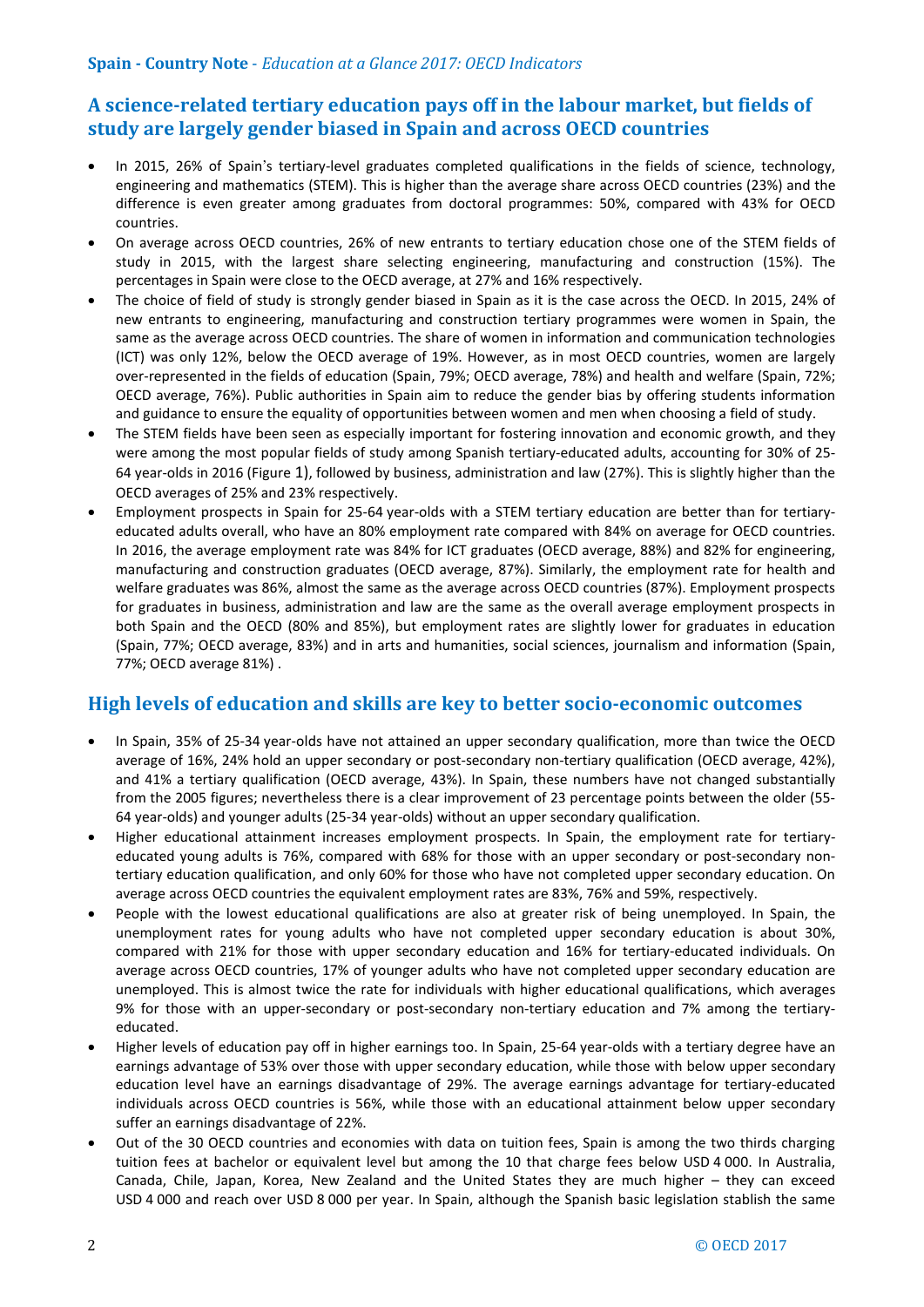#### **Spain - Country Note** - *Education at a Glance 2017: OECD Indicators*

lower and higher limits for both bachelor and masters tuition fees: master's degrees cost over 50% more than bachelor's degrees on average across all fields of education; nevertheless, the fees are among the lowest across countries that charge tuition fees at this level of education.

## **Vocational programmes provide a valuable route towards accessing the labour market or continuing in education**

- Younger adults (25-34 year-olds) in Spain who have completed upper secondary vocational programmes as their highest educational attainment have higher employment rates (74%) than those with a general qualification (63%). This is also the case across OECD countries, with average rates of 80% and 70% respectively.
- Despite this, Spain has one of the lowest enrolment rates in vocational education and training (VET) across OECD countries (Figure 2). Almost half (47%) of 15-19 year-olds are enrolled in upper secondary general programmes (OECD average, 37%) and only 12% in upper secondary vocational programmes (OECD average, 25%). Additionally, 28% of 15-19 year-olds are enrolled in education programmes at a level other than ISCED 3 (OECD average, 24%). These include those making the transition to tertiary education: In Spain, a 36% of 18 year-olds and a 46% of 19 year-olds are enrolled in tertiary education programmes (OECD averages are 17% and 33% respectively). Overall, 87% of 15-19 year-olds in Spain are enrolled in education (OECD average, 85%).
- In Spain, the percentage of 18-24 year-olds still in education was 58% in 2016. An 18% of these young adults were not in education but employed, and those neither employed nor in education or training (NEETs) made up the 23% of the 18-24 year-olds. On average across OECD countries, 52% of 18-24 year-olds are in education, 32% are not in education but are employed, and 15% are NEETs.
- Countries with well-established VET and apprenticeship programmes have been more effective in holding the line on youth unemployment. In Spain, only 0.4% of upper secondary students are enrolled in education programmes combining school and work, a significantly lower percentage than the OECD average of 17%. Nevertheless, in the case of Spain the share will be higher if we consider 20% as the threshold of time at work, instead of the 25% threshold that it used in this analysis.



#### **Figure 2. Enrolment rates of 15-19 year-olds, by programme level and orientation (2015)**

1. Year of reference 2014.

2. Excludes post-secondary non-tertiary education.

Countries are ranked in descending order of total enrolment.

Source: OECD (2017), Education at a Glance Database, http://stats.oecd.org/. See Source section for more information and Annex 3 for notes (www.oecd.org/education/education-at-a-glance-19991487.htm).

StatLink @15<sup>2</sup> http://dx.doi.org/10.1787/888933558192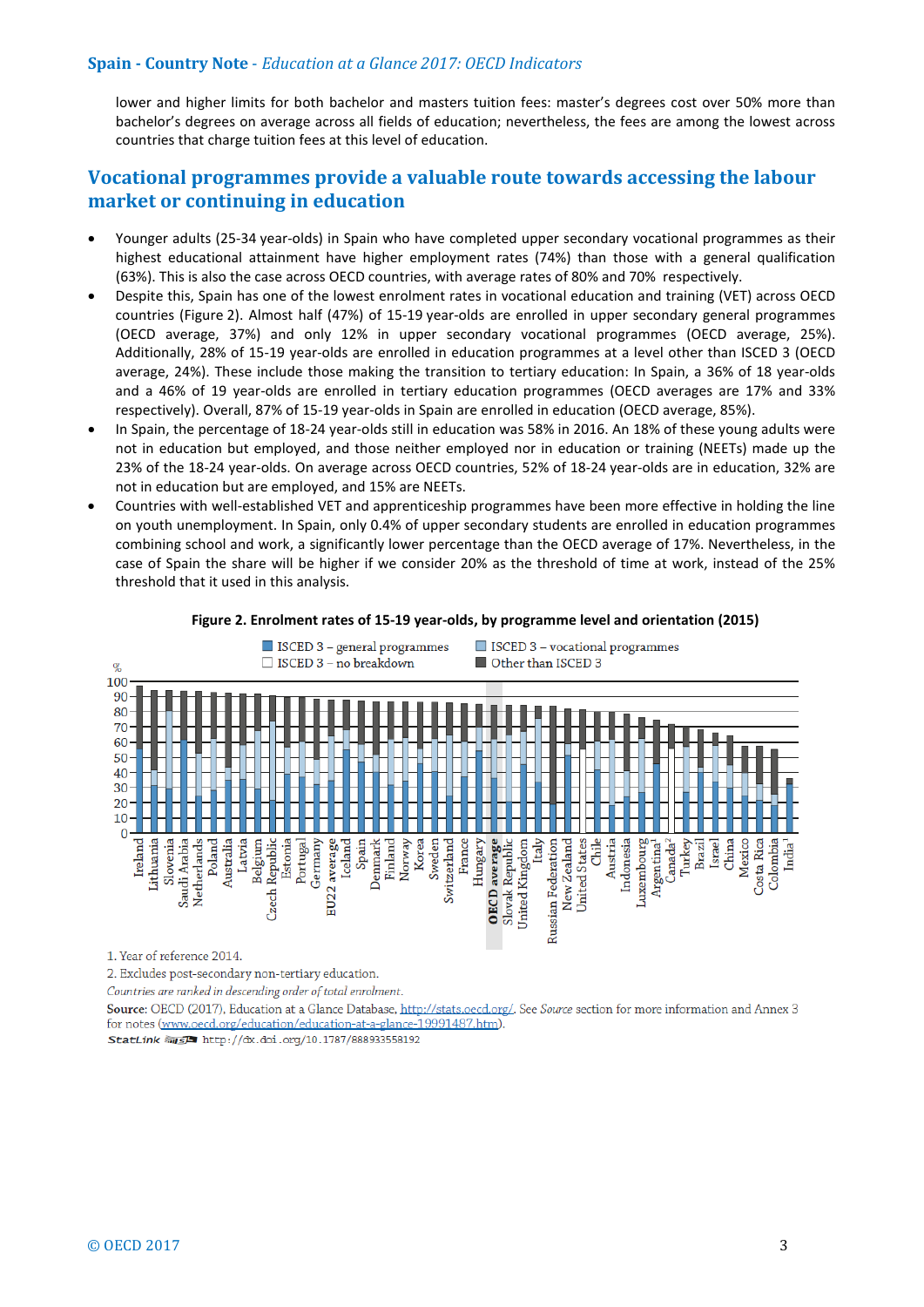## **Access to early childhood education gives Spanish children a strong start**

- In Spain, early childhood education shows nearly full enrolment: 95% of 3-year-olds and 97% of 4-year-olds are enrolled in early childhood education. On average across OECD countries, the rates are 78% for 3-year-olds and 87% for 4-year-olds.
- In Spain, 51% of children in early childhood educational development programmes are attending public institutions, rising to 68% for pre-primary programmes. Across OECD countries, the average rates are 45% and 67% respectively.
- Expenditure on early childhood education in Spain accounts for an average of 0.8% of GDP, the same as the average for OECD countries. Public expenditure accounts for 75% of all resources allocated to early childhood education (OECD average, 82%).

This work is published under the responsibility of the Secretary-General of the OECD. The opinions expressed and arguments employed herein do not necessarily reflect the official views of OECD member countries.

This document, as well as any data and map included herein, are without prejudice to the status of or sovereignty over any territory, to the delimitation of international frontiers and boundaries and to the name of any territory, city or area.

#### **Note regarding data from Israel**

The statistical data for Israel are supplied by and under the responsibility of the relevant Israeli authorities. The use of such data by the OECD is without prejudice to the status of the Golan Heights, East Jerusalem and Israeli settlements in the West Bank under the terms of international law.

#### **References**

OECD (2017), *Education at a Glance 2017: OECD Indicators,* OECD Publishing, Paris[, http://dx.doi.org/10.1787/eag-2017-en.](http://dx.doi.org/10.1787/eag-2017-en)

**For more information on Education at a Glance 2017** and to access the full set of Indicators, visit [www.oecd.org/education/education-at-a-glance-19991487.htm.](http://www.oecd.org/education/education-at-a-glance-19991487.htm) 

Subnational data are available a[t http://nces.ed.gov/surveys/annualreports/oecd/index.asp.](http://nces.ed.gov/surveys/annualreports/oecd/index.asp)

**Updated data can be found on line at OECD.** Stat as well as by following the **StatLinks** and state under the tables and charts in the publicatio[n http://dx.doi.org/10.1787/eag-data-en.](http://dx.doi.org/10.1787/eag-data-en)

**Explore, compare and visualise more data and analysis using:** [http://gpseducation.oecd.org/CountryProfile?primaryCountry=ESP&treshold=10&topic=EO.](http://gpseducation.oecd.org/CountryProfile?primaryCountry=ESP&treshold=10&topic=EO)

| Questions can be directed to:        | Country note author:                 |
|--------------------------------------|--------------------------------------|
| Marie-Hélène Doumet                  | Marc Fuster Rabella                  |
| Senior analyst                       | Directorate for Education and Skills |
| Directorate for Education and Skills | marc.fusterrabella@oecd.org          |
| Marie-Helene.Doumet@oecd.org         |                                      |
|                                      |                                      |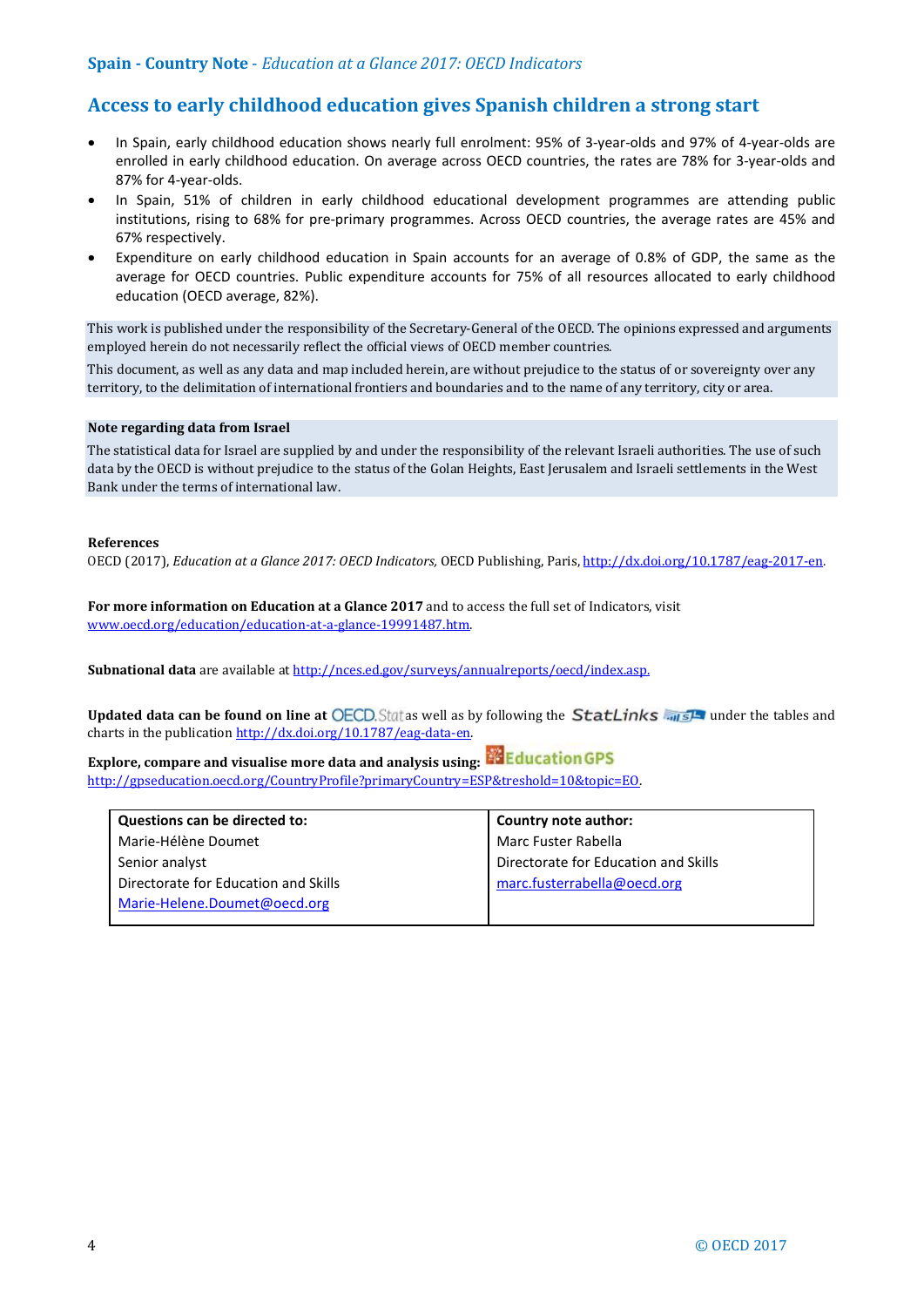| <b>Source</b> | Main topics in Education at a Glance                                            | <b>Spain</b>          |                      | <b>OECD</b> average                  |                             | <b>EU22</b> average   |                             |  |
|---------------|---------------------------------------------------------------------------------|-----------------------|----------------------|--------------------------------------|-----------------------------|-----------------------|-----------------------------|--|
|               | <b>Fields of study</b>                                                          |                       |                      |                                      |                             |                       |                             |  |
|               | Graduates in upper secondary vocational programmes                              |                       |                      |                                      | 2015                        |                       |                             |  |
|               |                                                                                 | $\frac{0}{0}$         | % Women              | $\frac{0}{0}$                        | % Women                     | $\%$                  | % Women                     |  |
|               | Business, administration and law<br>Engineering, manufacturing and construction | 12%<br>16%            | 65%<br>7%            | 20%<br>34%                           | 66%<br>12%                  | 19%<br>33%            | 66%<br>11%                  |  |
| Table A2.1    | Health and welfare                                                              | 21%                   | 74%                  | 12%                                  | 82%                         | 12%                   | 82%                         |  |
|               | Services                                                                        | 11%                   | 52%                  | 17%                                  | 60%                         | 19%                   | 59%                         |  |
|               |                                                                                 | 2015                  |                      |                                      |                             |                       |                             |  |
|               | New entrants to tertiary education                                              | $\%$                  | % Women              | $\frac{0}{0}$                        | % Women                     | $\frac{0}{0}$         | % Women                     |  |
|               | Education                                                                       | 11%                   | 79%                  | 9%                                   | 78%                         | 9%                    | 79%                         |  |
| Table C3.1    | Business, administration and law                                                | 20%                   | 55%                  | 23%                                  | 54%                         | 23%                   | 57%                         |  |
|               | Engineering, manufacturing and construction                                     | 15%                   | 24%                  | 16%                                  | 24%                         | 15%                   | 25%                         |  |
|               | Tertiary students enrolled, by mobility status                                  | <b>International</b>  |                      | <b>International</b>                 | 2015                        | <b>International</b>  |                             |  |
|               |                                                                                 | students <sup>1</sup> | National<br>students | students <sup>1</sup>                | <b>National</b><br>students | students <sup>1</sup> | <b>National</b><br>students |  |
|               | Education                                                                       | 1%                    | 12%                  | 3%                                   | 8%                          | 3%                    | 8%                          |  |
| Table C4.2.   | Business, administration and law                                                | 3%                    | 21%                  | 27%                                  | 23%                         | 26%                   | 22%                         |  |
|               | Engineering, manufacturing and construction                                     | 3%                    | 16%                  | 17%                                  | 12%                         | 17%                   | 15%                         |  |
|               | Tertiary-educated 25-64 year-olds                                               |                       |                      |                                      | 2016                        |                       |                             |  |
|               |                                                                                 |                       |                      |                                      |                             |                       |                             |  |
| Table A1.3    | Education<br>Business, administration and law                                   |                       | 10%<br>27%           | 13%<br>23%                           |                             | 13%<br>21%            |                             |  |
|               | Engineering, manufacturing and construction                                     |                       | 17%                  |                                      | 17%                         |                       |                             |  |
|               |                                                                                 |                       |                      |                                      |                             | 18%                   |                             |  |
|               | Employment rate of tertiary-educated 25-64 year-olds                            |                       |                      | 2016                                 |                             |                       |                             |  |
|               | Education                                                                       |                       | 77%                  |                                      | 83%                         |                       | 83%                         |  |
| Table A5.3    | Business, administration and law                                                |                       | 80%                  |                                      | 85%                         | 85%                   |                             |  |
|               | Engineering, manufacturing and construction                                     |                       | 82%                  | 87%                                  |                             | 86%                   |                             |  |
|               | <b>Early childhood education</b>                                                |                       |                      |                                      |                             |                       |                             |  |
| Table C2.1    | Enrolment rates in early childhood education at age 3<br>ISCED 01 and 02        |                       |                      | 2015                                 |                             |                       | 80%                         |  |
|               | Expenditure on all early childhood educational institutions                     | 95%                   |                      | 78%<br>2014                          |                             |                       |                             |  |
|               | As a percentage of GDP                                                          | 0.8%                  |                      | 0.8%                                 |                             |                       | 0.8%                        |  |
| Table C2.3    | Proportions of total expenditure from public sources                            | 75%                   |                      | 82%                                  |                             | 85%                   |                             |  |
|               | <b>Vocational education and training (VET)</b>                                  |                       |                      |                                      |                             |                       |                             |  |
|               | Enrolment in upper secondary education, by programme orientation                |                       |                      | 2015<br>General<br><b>Vocational</b> |                             |                       |                             |  |
|               |                                                                                 | General               | Vocational           |                                      |                             | General               | <b>Vocational</b>           |  |
| Table C1.3    |                                                                                 |                       |                      |                                      |                             |                       |                             |  |
|               | Enrolment rate among 15-19 year-olds                                            | 47%                   | 12%                  | 37%                                  | 25%                         | 35%                   | 29%                         |  |
|               |                                                                                 |                       |                      |                                      | 2015                        |                       |                             |  |
|               | Graduation rates, by programme orientation                                      | General               | Vocational           | General                              | <b>Vocational</b>           | General               | <b>Vocational</b>           |  |
| Table A2.2    | Upper secondary education - all ages                                            | 53%                   | 30%                  | 54%                                  | 44%                         | 50%                   | 49%                         |  |
|               |                                                                                 |                       |                      |                                      |                             |                       |                             |  |
|               | Employment rate, by programme orientation                                       | General               | Vocational           | General                              | 2016<br><b>Vocational</b>   | General               | <b>Vocational</b>           |  |
|               | 25-34 year-olds with upper secondary or post-secondary non-tertiary             |                       |                      |                                      |                             |                       |                             |  |
| Figure A5.3.  | education as their highest educational attainment level                         | 63%                   | 74%                  | 70%                                  | 80%                         | 69%                   | 79%                         |  |
|               | <b>Tertiary education</b>                                                       |                       |                      |                                      |                             |                       |                             |  |
|               | Share of international or foreign students, by level of tertiary education      |                       |                      |                                      | 2015                        |                       |                             |  |
|               | Bachelor's or equivalent                                                        |                       | 1%                   |                                      | 4%                          | 6%                    |                             |  |
|               | Master's or equivalent                                                          |                       | 7%                   |                                      | 12%                         |                       | 12%                         |  |
| Table C4.1.   | Doctoral or equivalent                                                          |                       | **                   |                                      | 26%                         |                       | 22%                         |  |
|               | All tertiary levels of education                                                |                       | 3%                   |                                      | 6%                          |                       | 8%                          |  |
|               | Educational attainment of 25-64 year-olds                                       |                       |                      |                                      | 2016                        |                       |                             |  |
|               |                                                                                 |                       | 11%                  |                                      | 8%                          |                       | 6%                          |  |
|               | Short-cycle tertiary<br>Bachelor's or equivalent                                |                       | 10%                  |                                      | 16%                         |                       | 13%                         |  |
| Table A1.1    | Master's or equivalent                                                          |                       | 14%                  |                                      | 12%                         |                       | 14%                         |  |
|               | Doctoral or equivalent                                                          |                       | 1%                   |                                      | 1%                          |                       | 1%                          |  |
|               | Employment rate of 25-64 year-olds, by educational attainment                   |                       |                      |                                      | 2016                        |                       |                             |  |
|               |                                                                                 |                       |                      |                                      |                             |                       |                             |  |
|               | Short-cycle tertiary                                                            |                       | 76%                  |                                      | 81%                         |                       | 81%                         |  |
|               | Bachelor's or equivalent                                                        |                       | 79%                  |                                      | 83%                         |                       | 82%                         |  |
| Table A5.1    | Master's or equivalent<br>Doctoral or equivalent                                |                       | 82%<br>89%           |                                      | 87%<br>91%                  |                       | 87%<br>91%                  |  |
|               | All tertiary levels of education                                                |                       | 80%                  |                                      | 84%                         |                       | 84%                         |  |
|               | Relative earnings of full-time full-year 25-64 year-old workers, by             |                       |                      |                                      |                             |                       |                             |  |
|               | educational attainment (upper secondary education = 100)                        |                       |                      |                                      | 2015                        |                       |                             |  |
|               | Short-cycle tertiary                                                            |                       | $\ast\ast$<br>**     |                                      | 122                         |                       | 124                         |  |
| Table A6.1    | Bachelor's or equivalent<br>Master's, doctoral or equivalent                    |                       | **                   |                                      | 146<br>198                  | 138<br>177            |                             |  |

## **Key Facts for Spain in Education at a Glance 2017**

All tertiary levels of education

153 156 155